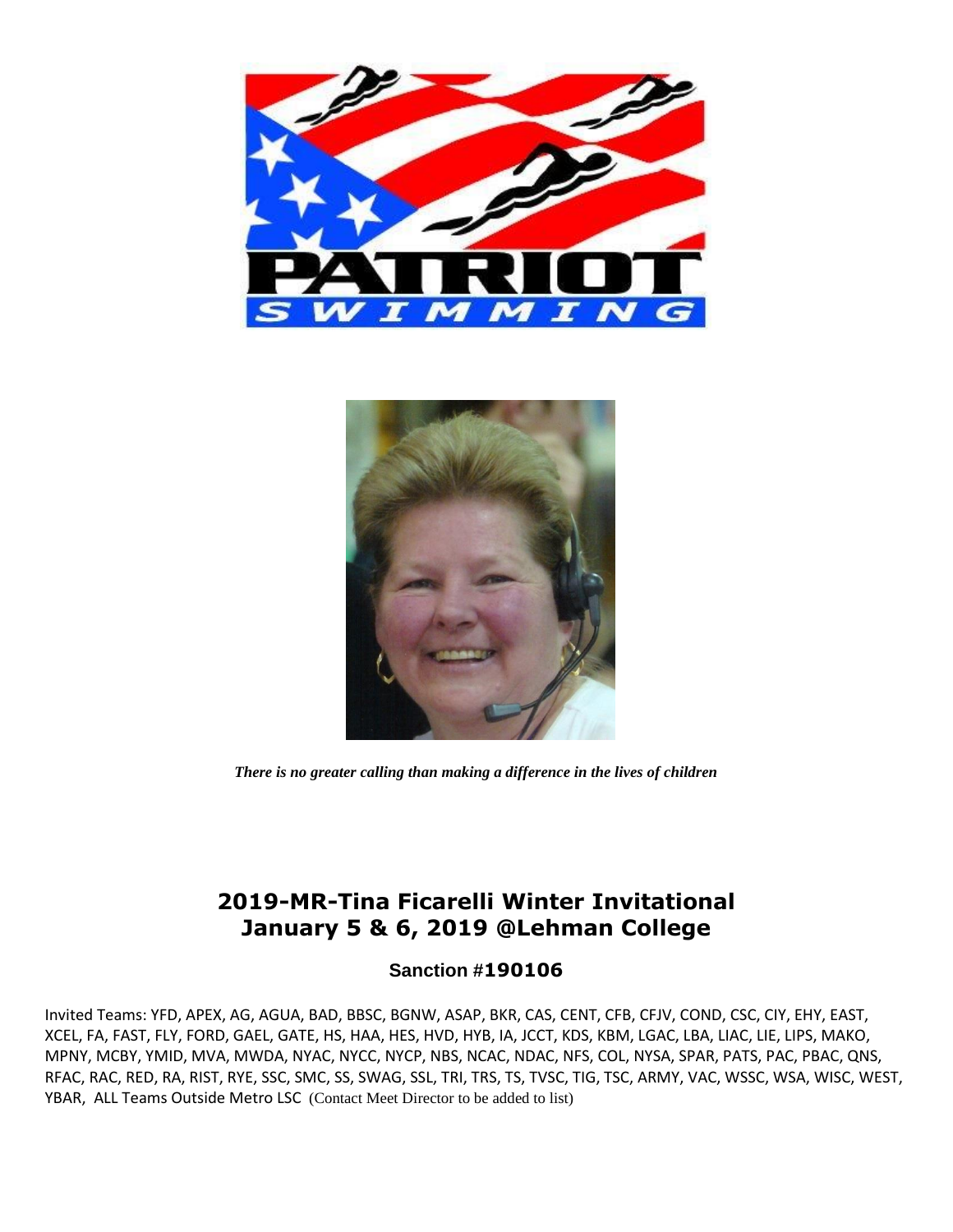# **Tina Ficarelli Winter Invitational**

**January 5 & 6, 2019**

| <b>SANCTION:</b>                      | Held under the sanction of USA Swimming/Metropolitan Swimming, Inc., #                                                                                                                                                                                                                                                                                                                                                         |  |
|---------------------------------------|--------------------------------------------------------------------------------------------------------------------------------------------------------------------------------------------------------------------------------------------------------------------------------------------------------------------------------------------------------------------------------------------------------------------------------|--|
| <b>LOCATION:</b>                      | Lehman College APEX Aquatic Center<br>250 Bedford Park Boulevard West<br>Bronx, New York 10468                                                                                                                                                                                                                                                                                                                                 |  |
| <b>FACILITY:</b>                      | 8 Lane 25 Yard Pool utilizing Daktronic Timing System and Scoreboard<br>The pool Has been certified in accordance with Article 104.2.2C (4) Warm up and cool down lanes<br>available throughout the meet. The competitive course is 7-13 feet deep                                                                                                                                                                             |  |
| <b>SESSIONS:</b>                      | Sat & Sun 8:00am Warm up 9:00am Start<br>2:00pm Warm up 3:00pm Start                                                                                                                                                                                                                                                                                                                                                           |  |
| <b>FORMAT:</b>                        | <b>Timed Finals</b><br><b>Deck Seeding</b>                                                                                                                                                                                                                                                                                                                                                                                     |  |
| <b>ELIGIBILITY:</b>                   | Open to all USA Swimming/Metropolitan Swimming Inc. registered swimmers.<br>All swimmers participating in this meet must be registered by the first day of the meet.<br>Age on Jan 5, 2019 will determine age for the entire meet.                                                                                                                                                                                             |  |
| <b>DISABILITY</b><br><b>SWIMMERS:</b> | Swimmers with disabilities are encouraged to attend. Contact the meet director if you need special<br>consideration.<br>The athlete (or the athlete's coach) is also responsible for notifying the meet referee of any disability prior                                                                                                                                                                                        |  |
|                                       | to the competition.                                                                                                                                                                                                                                                                                                                                                                                                            |  |
| <b>ENTRIES:</b>                       | Swimmers may enter 4 Individual events per session. Entries are accepted on a first come, first<br>served basis. Entries received after the entry deadline will only be accepted if the meet is not<br>full. Deck Entries are NOT permitted. All Entries must be sent as a Hy-Tek file. Manual Entries<br>WILL NOT be accepted. Mail payment along with Hy-Tek Meet Entry Fee Report and detailed Meet<br><b>Entry Report.</b> |  |
|                                       | U.S. Mail Entries/Payment to: Patriot Aquatics, PO Box 484, Jefferson Valley NY 10535<br>Email Entries/Confirm Entry Receipt: patriotentries@gmail.com<br><b>Signature Waiver Required for Express Mailed Entries</b>                                                                                                                                                                                                          |  |
| <b>DEADLINE:</b>                      | 1: The final entry deadline for this meet is December 21, 2018<br>2: Time updates only after Dec 21, or after the meet is closed, no further addition/deletion of<br>swimmers                                                                                                                                                                                                                                                  |  |
| <b>ENTRY FEE:</b>                     | An entry fee of \$5.00 per individual event, \$5 Swimmer Surcharge must accompany the entries.<br>Make check payable to: Patriot Aquatics.                                                                                                                                                                                                                                                                                     |  |
|                                       | Payment must be received by Dec 21, 2018 for email entries. Payment must be included with all mail<br>entries. Failure to pay entry fees by this deadline could result in teams being barred from the meet.                                                                                                                                                                                                                    |  |
| <b>WARM-UP:</b>                       | General Warm up in effect. Sprint lanes will be available 20 minutes prior to the end of each<br>warm up. Lanes 1 & 8 will remain General warm up during sprints.                                                                                                                                                                                                                                                              |  |
| <b>SCRATCHES:</b>                     | Coaches will be given scratch sheets upon check-in for each session. All scratches are due no later than<br>30 minutes prior to the start of the session. Coaches are asked to indicate clearly individual events<br>scratches and which swimmers will not be participating in the session.                                                                                                                                    |  |
| <b>COACHES:</b>                       | In accordance with Metropolitan Swimming Inc. Policy, only those coaches who display current, valid<br>USA Swimming credentials will be permitted to act in a coaching capacity at this meet. Coaches who do<br>not possess these credentials will be required to leave the deck area.                                                                                                                                         |  |
| <b>AWARDS:</b>                        | Medals 1-3, Ribbons 4-8 for 12 & Under Events. Heat Winner Prizes for 10 & Under Events.<br>Awards for 10 & Under events will be given as follows: 9-10 and 8 & under categories.                                                                                                                                                                                                                                              |  |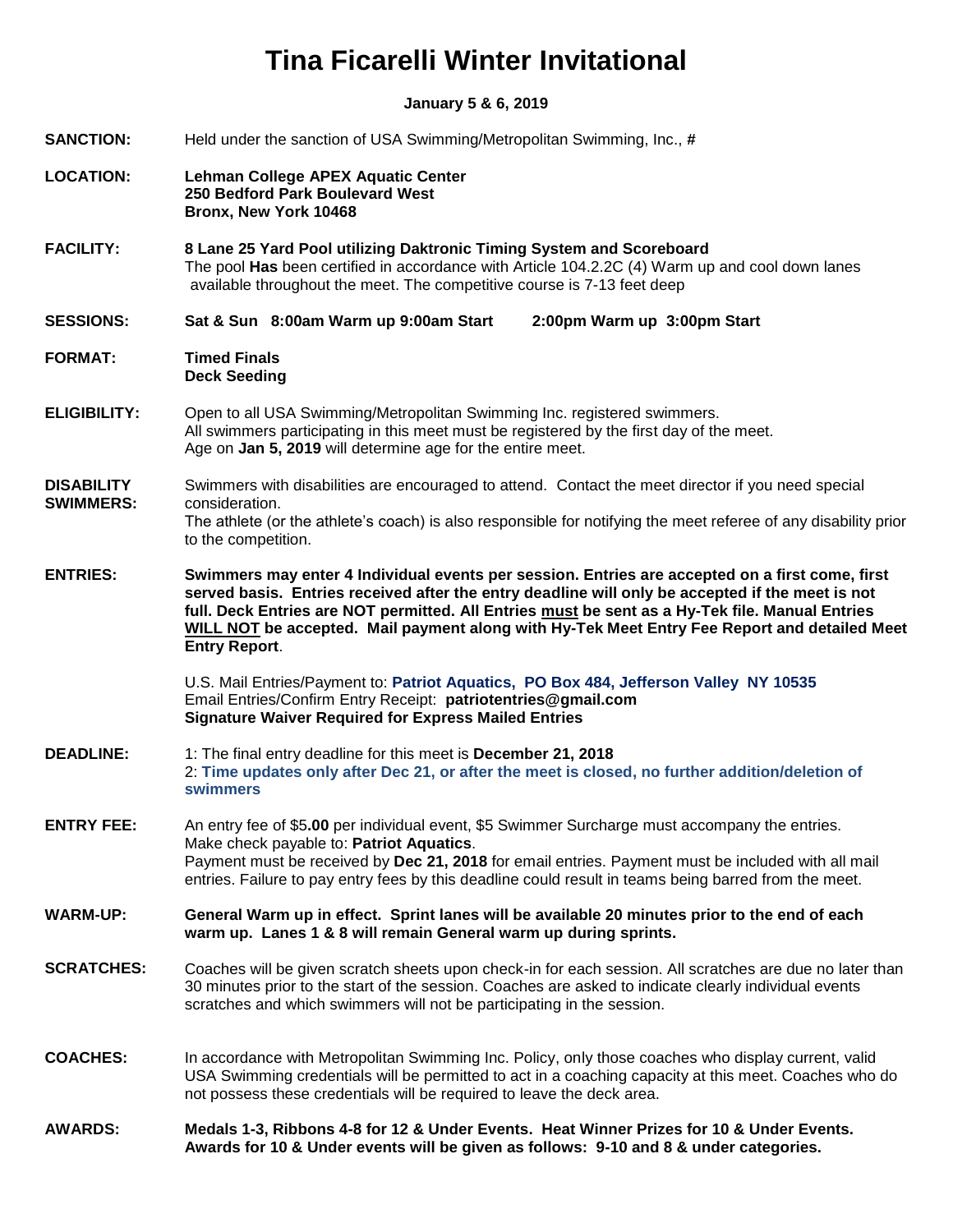| <b>MEET DIR.:</b>                       | Bob Vializ 914-497-4716                                                                                                                                                                                                                                                                                                                                                                                                                                                                                                                                                                          |
|-----------------------------------------|--------------------------------------------------------------------------------------------------------------------------------------------------------------------------------------------------------------------------------------------------------------------------------------------------------------------------------------------------------------------------------------------------------------------------------------------------------------------------------------------------------------------------------------------------------------------------------------------------|
| <b>OFFICIALS:</b>                       | Meet Referee: Felicity Marinello Email: Flickdance@masn.com<br>Officials wishing to volunteer should contact Meet Referee by January 3rd.                                                                                                                                                                                                                                                                                                                                                                                                                                                        |
| <b>ADMIN OFF:</b>                       | <b>Wendy Martinez</b>                                                                                                                                                                                                                                                                                                                                                                                                                                                                                                                                                                            |
| <b>RULES:</b>                           | The current USA Swimming Rules and Regulations will apply.<br>The USA Swimming Code of Conduct is in effect for the duration of the meet.<br>The overhead start procedure may be used at the discretion of the meet Referee.                                                                                                                                                                                                                                                                                                                                                                     |
| <b>SAFETY:</b>                          | Metropolitan Safety and Warm-up procedures will be in effect. Marshals will be present throughout<br>warm-ups and competition, and have the authority to remove, with the concurrence of the meet Referee,<br>any swimmer, coach, club, or spectator for failure to follow the safety rules.                                                                                                                                                                                                                                                                                                     |
|                                         | Any swimmer entered in the meet must be certified by a USA Swimming member coach as being<br>proficient in performing a racing start or must start each race from within the water. When<br>unaccompanied by a member-coach, it is the responsibility of the swimmer or the swimmer's legal<br>guardian to ensure compliance with this requirement                                                                                                                                                                                                                                               |
|                                         | Deck Changing is prohibited.                                                                                                                                                                                                                                                                                                                                                                                                                                                                                                                                                                     |
|                                         | Operation of a drone, or any other flying apparatus, is prohibited over the venue (pools, athlete/coach<br>areas, spectator areas and open ceiling locker rooms) any time athletes, coaches, officials and/or<br>spectators are present.                                                                                                                                                                                                                                                                                                                                                         |
| <b>DISCLAIMER:</b>                      | Upon acceptance of his/her entries, the participant waives all liabilities and claims for damages against<br>The City of New York, Lehman College Apex Aquatic Center, Patriot Swim Team, Metropolitan<br>Swimming Inc., USA Swimming Inc., their agents or representatives for injuries to anyone during the<br>conduct of the meet.                                                                                                                                                                                                                                                            |
| <b>AUDIO/VISUAL</b><br><b>STATEMENT</b> | The use of audio or visual recording devices, including a cell phone or tablet device, is not<br>permitted in changing areas, rest rooms or locker rooms. No Photography or Video recording is<br>permissible behind the starting platforms                                                                                                                                                                                                                                                                                                                                                      |
| Photographic<br><b>Policy</b>           | Any photographer or videographer, who intends to take pictures at a Metropolitan Swimming<br>Sanctioned meet, must complete and submit a Photographer Registration Form to the Meet Director<br>before commencing Activity. Forms are available on the Metropolitan Swimming website as Well as from<br>the Meet Director.                                                                                                                                                                                                                                                                       |
| <b>ADMISSION:</b>                       | \$5 Admission Fee, \$3 for Programs                                                                                                                                                                                                                                                                                                                                                                                                                                                                                                                                                              |
| <b>MERCHANTS:</b>                       | Metro Swim Shop. Food and Beverage Concessions                                                                                                                                                                                                                                                                                                                                                                                                                                                                                                                                                   |
| <b>PARKING:</b>                         | Parking is available for \$5 in The North Lot (alongside the reservoir) Fees are set and collected by<br>Lehman College & subject to change. There is also ample free and metered street parking<br>however be sure to read all signs to avoid costly parking tickets.                                                                                                                                                                                                                                                                                                                           |
| <b>DIRECTIONS:</b>                      | Bedford Park Boulevard between Goulden and Paul Aves.<br>BY SUBWAY: Take the IRT #4 (Lexington) or IND 'D' to Bedford Park Boulevard and walk West on<br><b>Bedford Park</b><br>Blvd. past Paul Ave. to entrance on south side of street.<br>BY BUS: FROM WESTCHESTER: (White Plains, Hartsdale, Scarsdale, Yonkers via Central Park Ave.)<br>#20 or #2oX or (Yonkers via Getty Square/South Broadway/McClean Ave./Central Park Ave.) #4 to<br>Bedford Park Blvd. Terminus and walk West.<br>BY CAR: Take Major Deegan Expressway (I-87) to the Van Cortlandt Park South Exit and turn left onto |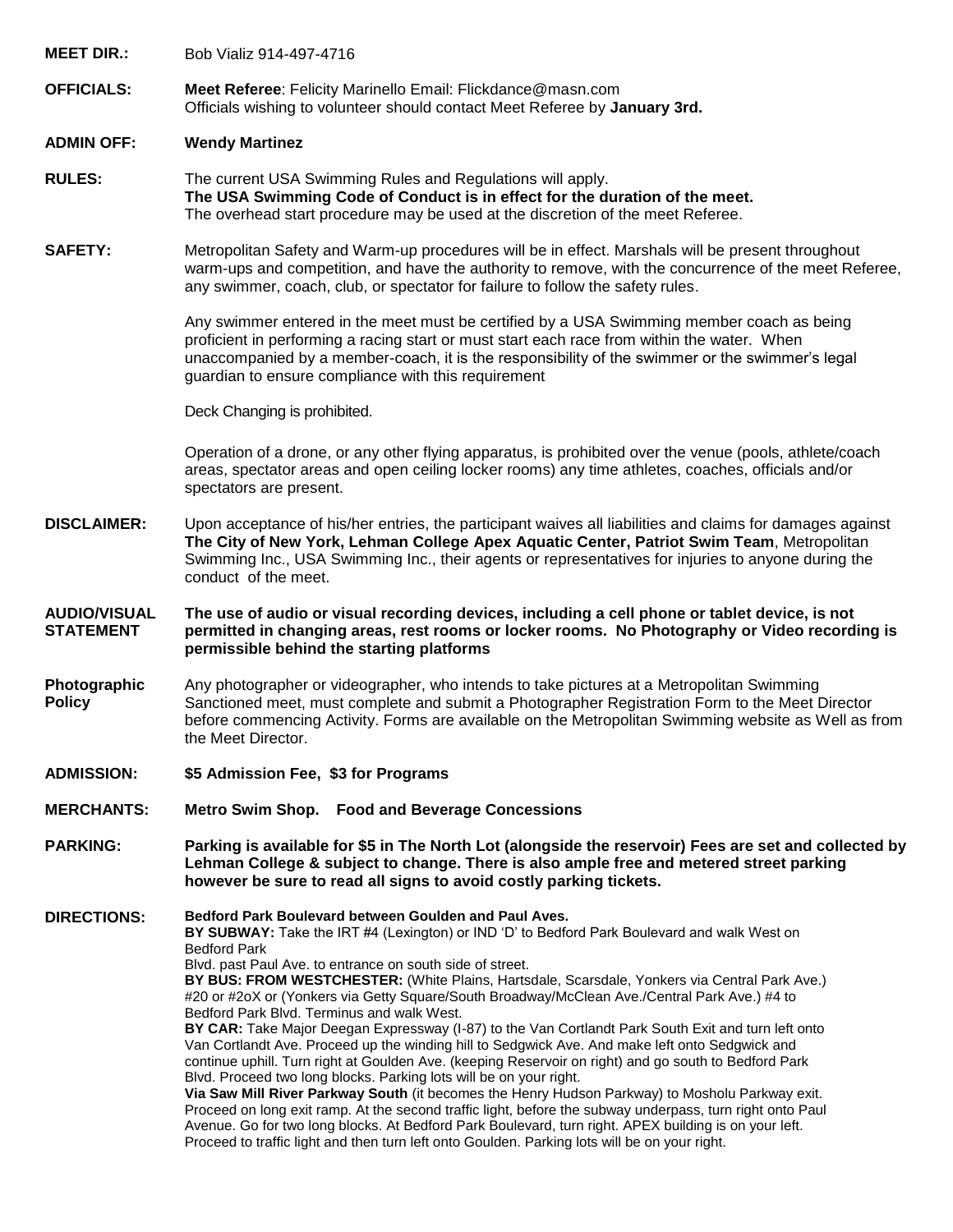## **Tina Ficarelli Winter Invitational**

### **January 5 & 6, 2019**

| <b>UALAI YAY INDITIIIY</b> | $\mathbf{r}$ and $\mathbf{r}$ and $\mathbf{r}$ are $\mathbf{r}$ and $\mathbf{r}$ and $\mathbf{r}$ are $\mathbf{r}$ |             |  |
|----------------------------|--------------------------------------------------------------------------------------------------------------------|-------------|--|
| <b>GIRLS</b>               | <b>EVENT</b>                                                                                                       | <b>BOYS</b> |  |
|                            | 9-10 200 IM                                                                                                        |             |  |
|                            | 13-14 200 IM                                                                                                       |             |  |
| 5                          | 10 & Under 50 Breast                                                                                               | 6           |  |
|                            | 13-14 100 Breast                                                                                                   | 8           |  |
|                            | 10 & Under 100 Back                                                                                                | 10          |  |
| 11                         | 13-14 200 Back                                                                                                     | 12          |  |
| 13                         | 10 & Under 50 Free                                                                                                 | 14          |  |
| 15                         | 13-14 100 Free                                                                                                     | 16          |  |
| 17                         | 10 & Under 100 Fly                                                                                                 | 18          |  |
| 19                         | 13-14 200 Fly                                                                                                      | 20          |  |

### **Saturday Morning Warm-up 8:00am Start 9:00am**

### **Saturday Afternoon Warm-up 2:00pm Start 3:00pm**

| <b>GIRLS</b> | <b>EVENTS</b>        | <b>BOYS</b> |
|--------------|----------------------|-------------|
| 21           | 11-12 200 IM         | 22          |
| 23           | 15 & Older 200 IM    | 24          |
| 25           | 11-12 100 Breast     | 26          |
| 27           | 15 & Older 100Breast | 28          |
| 29           | 11-12 100 Back       | 30          |
| 31           | 15 & Older 200 Back  | 32          |
| 33           | 11-12 100 Free       | 34          |
| 35           | 15 & Older 100 Free  | 36          |
| 37           | 11-12 50 Fly         | 38          |
| 39           | 15 & Older 200 Fly   | 40          |